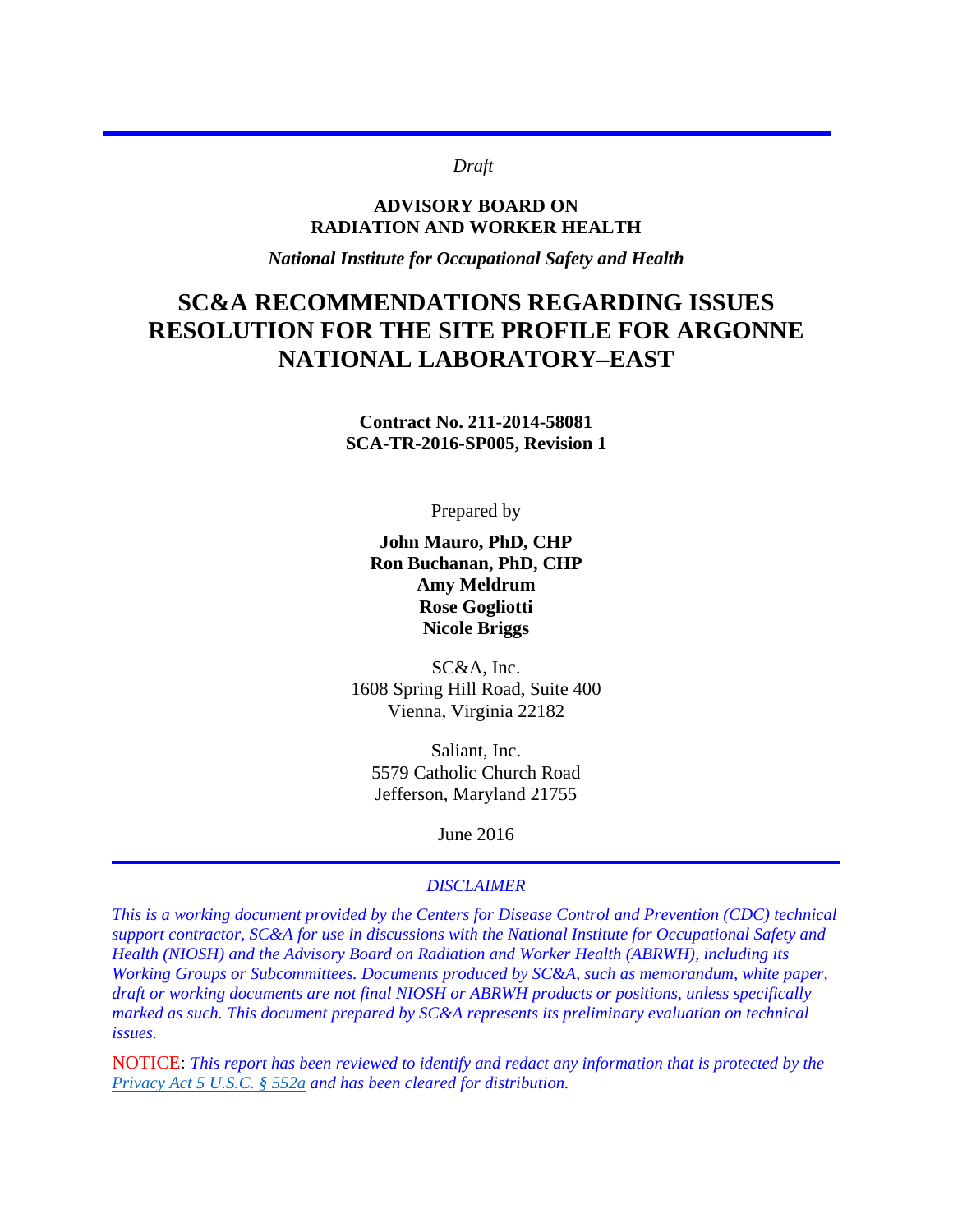| <b>Effective Date:</b> | <b>Revision No.</b> | <b>Document No./Description:</b> | Page No. |
|------------------------|---------------------|----------------------------------|----------|
| June 5, 2016           | (Draft)             | SCA-TR-2016-SP005                | 2 of 18  |

#### **SC&A, INC.:** *Technical Support for the Advisory Board on Radiation & Worker Health Review of NIOSH Dose Reconstruction Program*

| <b>DOCUMENT TITLE:</b>                         | SC&A Recommendations Regarding Issues Resolution for the Site<br>Profile for Argonne National Laboratory–East             |  |
|------------------------------------------------|---------------------------------------------------------------------------------------------------------------------------|--|
| <b>DOCUMENT NUMBER/</b><br><b>DESCRIPTION:</b> | SCA-TR-2016-SP005                                                                                                         |  |
| <b>REVISION NO.:</b>                           | $1$ (Draft)                                                                                                               |  |
| <b>SUPERSEDES:</b>                             | 0                                                                                                                         |  |
| <b>EFFECTIVE DATE:</b>                         | June 5, 2016                                                                                                              |  |
| <b>TASK MANAGER:</b>                           | John Stiver, MS, CHP [signature on file]                                                                                  |  |
| <b>PROJECT MANAGER:</b>                        | John Stiver [signature on file]                                                                                           |  |
| <b>DOCUMENT</b><br><b>REVIEWER(S):</b>         | John Stiver [signature on file]<br>John Mauro, PhD, CHP [signature on file]<br>Ron Buchanan, PhD, CHP [signature on file] |  |

#### **Record of Revisions**

| <b>Revision</b><br><b>Number</b> | <b>Effective</b><br>Date | <b>Description of Revision</b>                                                           |
|----------------------------------|--------------------------|------------------------------------------------------------------------------------------|
| $0$ (Draft)                      | 05/05/2016               | Initial issue                                                                            |
| $1$ (Draft)                      |                          | $06/05/2016$   6.2 revised to reflect SC&A's consultative role to the<br>Advisory Board. |
|                                  |                          |                                                                                          |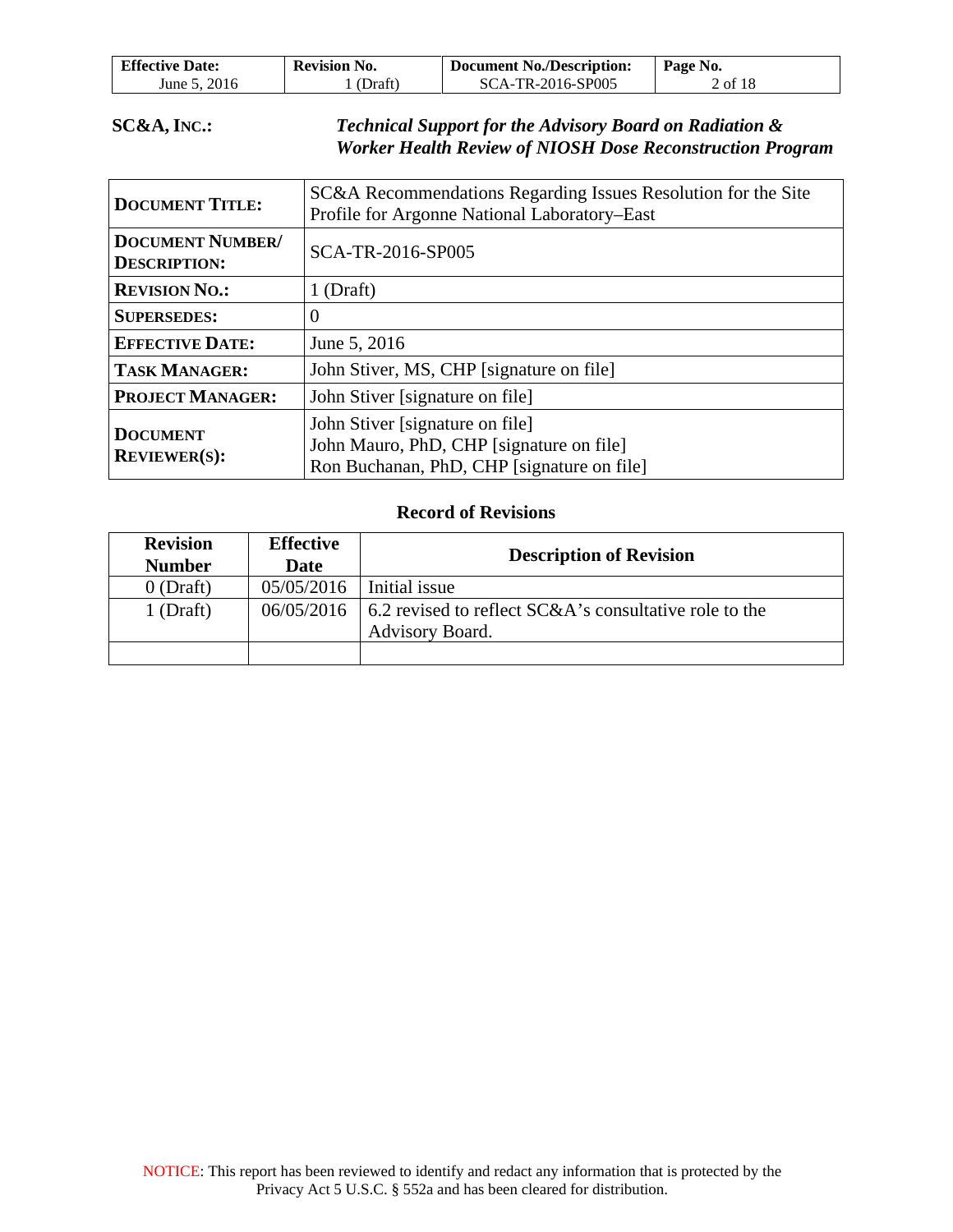| <b>Effective Date:</b> | <b>Revision No.</b> | <b>Document No./Description:</b> | Page No. |
|------------------------|---------------------|----------------------------------|----------|
| June 5, 2016           | (Draft)             | SCA-TR-2016-SP005                | 3 of 18  |

# **TABLE OF CONTENTS**

| 1.0 |     |                                                                                                                                                     |  |
|-----|-----|-----------------------------------------------------------------------------------------------------------------------------------------------------|--|
| 2.0 |     |                                                                                                                                                     |  |
|     | 2.1 | Attachment 4 of the 2009 SC&A Review of ORAUT-TKBS-0036-5,                                                                                          |  |
| 3.0 |     |                                                                                                                                                     |  |
|     | 3.1 |                                                                                                                                                     |  |
|     | 3.2 |                                                                                                                                                     |  |
|     | 3.3 |                                                                                                                                                     |  |
|     | 3.4 |                                                                                                                                                     |  |
|     | 3.5 |                                                                                                                                                     |  |
|     | 3.6 |                                                                                                                                                     |  |
| 4.0 |     |                                                                                                                                                     |  |
|     | 4.1 | Finding 9: Uncertainty and Undocumented Aspects of the Film Dosimetry                                                                               |  |
|     | 4.2 |                                                                                                                                                     |  |
|     | 4.3 | Secondary Issue 1: Potential Missed Dose from Skin and Clothing                                                                                     |  |
| 5.0 |     |                                                                                                                                                     |  |
|     | 5.1 | Finding 11: Quantification of External Exposures to Unmonitored Workers                                                                             |  |
|     | 5.2 | Finding 12: Outdoor Inhalation Exposures Associated with Waste Disposal<br>Operations in Area A and from Particulates Released During Accidents Are |  |
| 6.0 |     |                                                                                                                                                     |  |
|     | 6.1 | Finding 13: Lack of Consideration of Occupational Radiological Exposure                                                                             |  |
|     | 6.2 | Secondary Issue 6: Human Radiation Experiments Not Addressed16                                                                                      |  |
|     | 6.3 |                                                                                                                                                     |  |
| 7.0 |     |                                                                                                                                                     |  |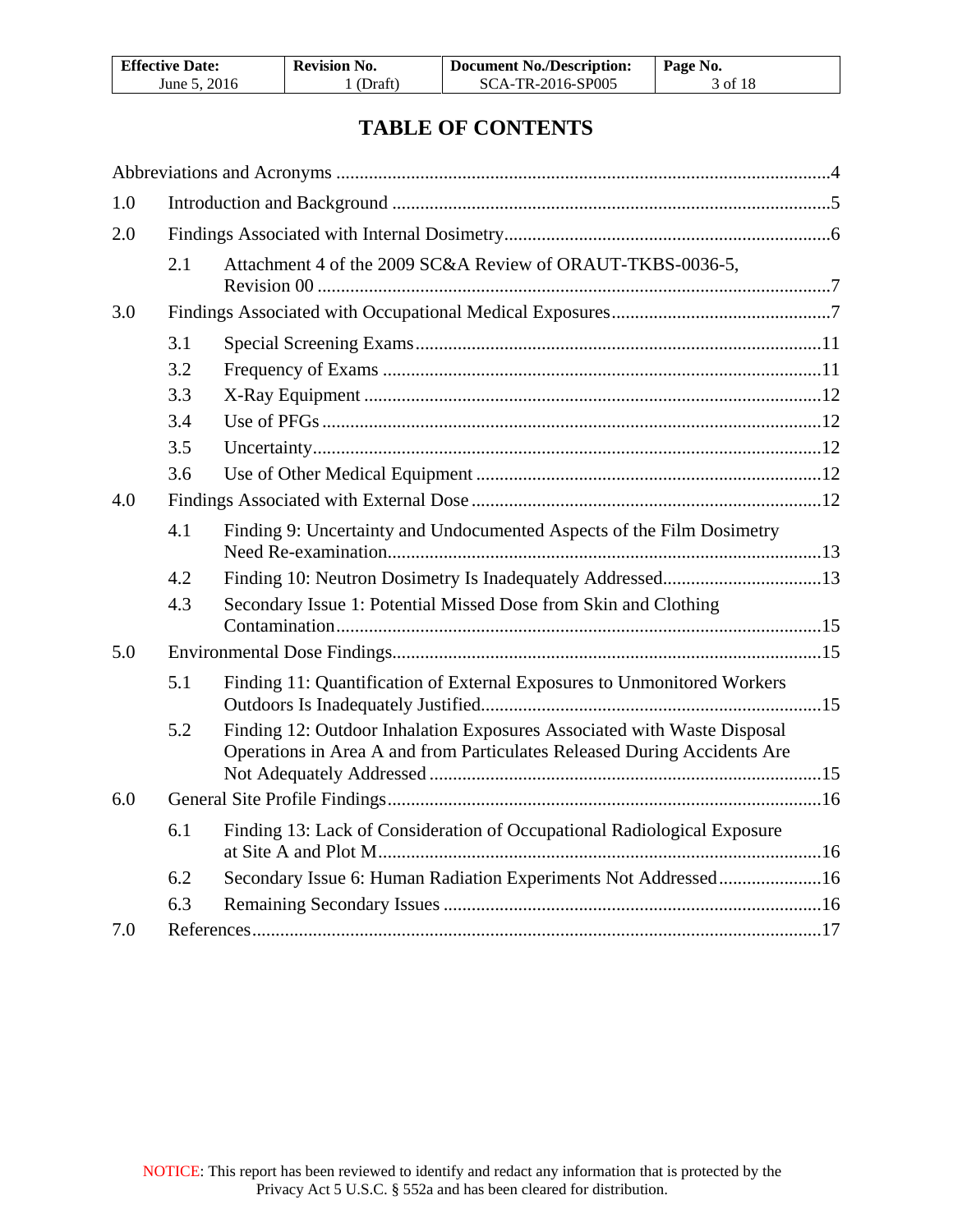| <b>Effective Date:</b> | <b>Revision No.</b> | <b>Document No./Description:</b> | Page No. |
|------------------------|---------------------|----------------------------------|----------|
| June 5, 2016           | (Draft)             | SCA-TR-2016-SP005                | 4 of 18  |

# **ABBREVIATIONS AND ACRONYMS**

<span id="page-3-0"></span>

| <b>Advisory Board on Radiation Worker Health</b>                      |
|-----------------------------------------------------------------------|
| Argonne National Laboratory – East                                    |
| anterior posterior                                                    |
| dose conversion factor                                                |
| Energy Employee Occupational Illness Compensation Program Act of 2000 |
| lateral                                                               |
| <b>Metallurgical Laboratory</b>                                       |
| National Institute for Occupational Safety and Health                 |
| nuclear track emulsion, type A (film)                                 |
| Oak Ridge Associated Universities                                     |
| Oak Ridge Associated Universities Team                                |
| photofluorography                                                     |
| Roentgen equivalent man                                               |
| technical basis document                                              |
|                                                                       |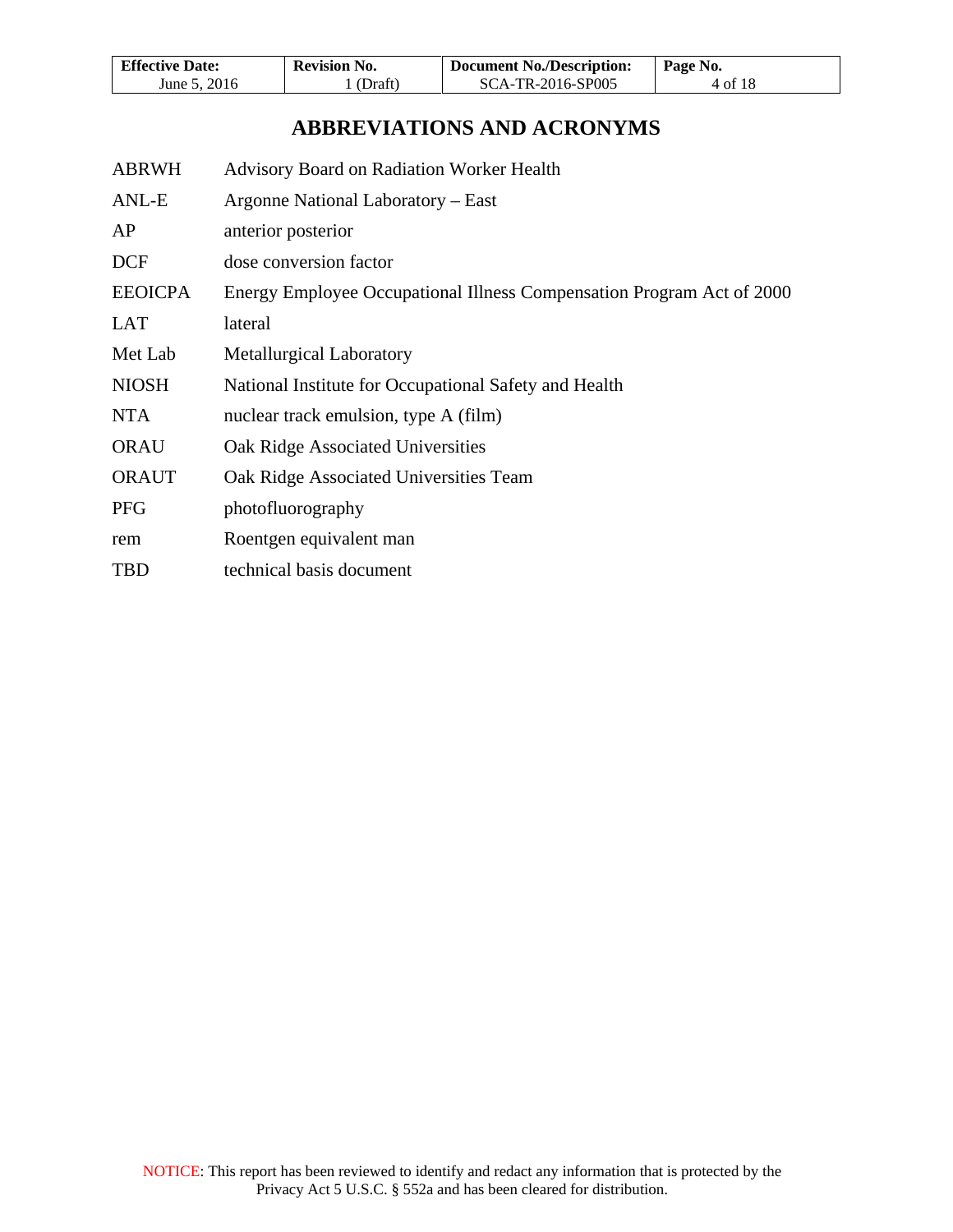| <b>Effective Date:</b> | <b>Revision No.</b> | <b>Document No./Description:</b> | Page No. |
|------------------------|---------------------|----------------------------------|----------|
| June 5, 2016           | (Draft)             | SCA-TR-2016-SP005                | 5 of 18  |

# **1.0 INTRODUCTION AND BACKGROUND**

<span id="page-4-0"></span>SC&A, Inc. reviewed the Argonne National Laboratory – East (ANL-E) site profile and delivered its report to the Advisory Board on Radiation and Worker Health (ABRWH or "the Board") on March 11, 2009 (SCA 2009). The site profile is composed of six technical basis documents (TBDs) that at the time of SC&A's review were all dated 2005 or 2006. SC&A's review of the TBDs contained 13 primary findings, 7 secondary issues, and a number of questions, listed in Attachment 3 of the review. However, at that time, no action was taken to address those findings. Since then, the National Institute for Occupational Safety and Health (NIOSH) has issued Revision 01 of ORAUT-TKBS-0036-6, *Argonne National Laboratory – East – External Dosimetry*, on October 16, 2014.

The Board recently initiated the process of addressing the findings during its meeting in Tampa, Florida, on March 23 and 24, 2016. The Board asked SC&A to prepare a status report and recommendations on issues resolution for the ANL-E site profile for use at a yet-to-be scheduled ANL-E work group meeting. This report is provided in response to that request.

The primary objective of this report is to determine the degree to which the 13 findings and other issues identified in SC&A's 2009 review of the ANL-E site profile have been addressed and, therefore, perhaps can be closed as a result of activities that have taken place since the publication of SC&A's site profile review. The following types of activities that have taken place since 2009 might affect the findings:

- 1. *The issuance of revised TBDs for ANL-E may address issues raised by SC&A*. As noted above, NIOSH issued a revision to the external dose TBD in 2014 (ORAUT-TKBS-0036-6, Revision 01). This report addresses the degree to which the revised TBD addresses the issues raised by SC&A in 2009.
- 2. *Issues resolution completed in other Board venues might also apply to the issues raised by SC&A*. There have been a number of reviews of other site profiles, such as the Mound site profile and Special Exposure Cohort petition evaluation report, where similar issues were raised and resolved. These reviews may be useful in closing out issues raised in SC&A's 2009 site profile review for ANL-E.
- 3. *New or revised procedures that address and perhaps resolve issues raised by SC&A*. One example is the issuance of Revision 04 of ORAUT-OTIB-0006, *Dose Reconstruction from Occupational Medical X-Ray Procedures*, in 2011, which addresses occupational medical exposures.

The following sections address the degree to which the 13 findings and other issues identified in SC&A's 2009 review of the ANL-E site profile have been addressed and could possibly be closed based on the three categories of activities described above. In addition, given the number of years that have passed since the publication of SC&A's 2009 review, the sections that follow also identify new issues that might need to be addressed.

The occupational internal dose TBD (ORAUT-TKBS-0036-5, 2006) for ANL-E has not been revised, but many of the issues identified by SC&A have been addressed in Attachment 4 of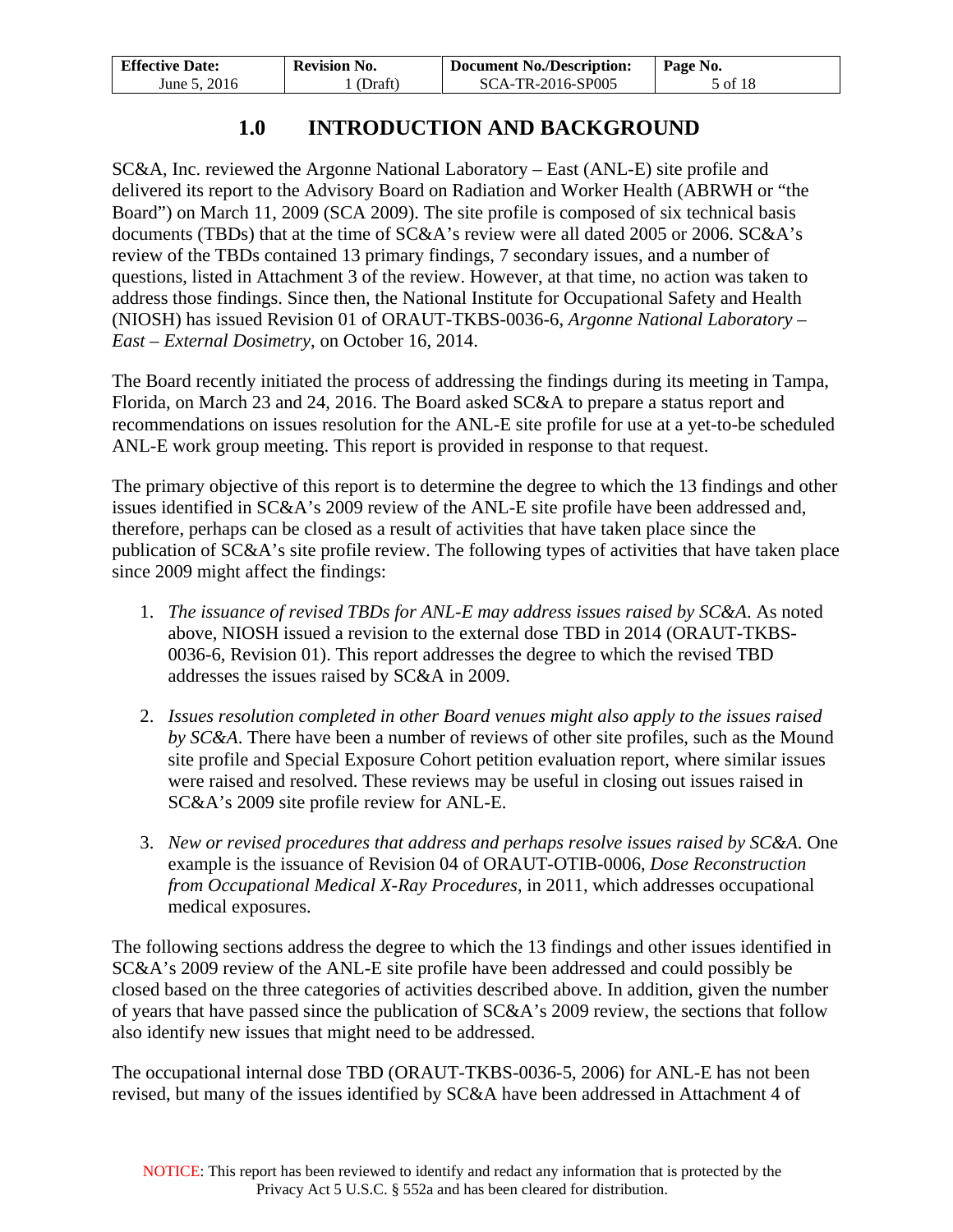| <b>Effective Date:</b> | <b>Revision No.</b> | <b>Document No./Description:</b> | Page No. |
|------------------------|---------------------|----------------------------------|----------|
| June 5, 2016           | (Draft)             | SCA-TR-2016-SP005                | 6 of 18  |

SC&A's 2009 site profile review and also in other venues. Section 2 of this report summarizes the issues, identifies the degree to which internal dose issues may have been addressed to some degree in Attachment 4 of SC&A's 2009 site profile review of ORAUT-TKBS-0036-5 and other venues, and whether consideration should be given to closing any of these issues.

The ANL-E occupational medical exposure TBD (ORAUT-TKBS-0036-3, Revision 01 PC-1, March 2006) has not been revised since our 2009 site profile review. However, in 2011, Revision 04 of ORAUT-OTIB-0006 was issued, and, as will be discussed in Section 3, the occupational medical exposure issues have been resolved with the issuance of the revisions. SC&A believes that all that is required to close out these issues is for ORAUT-TKBS-0036-3 to be revised to refer to guidance provided in the latest revision of ORAUT-OTIB-0006 (Revision 04) and also to revise the frequency of occupational medical exposures as determined by worker interviews, which were held in support of the preparation of the TBD review.

The TBD that addresses external exposures at ANL-E, ORAUT-TKBS-0036-6, *Argonne National Laboratory – East – External Dosimetry*, was revised in 2014. Section 4 explores the degree to which the revised TBD addresses external dose issues associated with external beta/gamma doses and neutron doses.

In each section, a brief description is provided of the original finding or issue from SC&A's 2009 review of the site profile. This material is followed by a discussion of whether the issues and findings have been addressed by one or more of the three types of activities described above since SC&A's 2009 review of the ANL-E site profile, or as part of the discussions held between SC&A and NIOSH as part of the process of preparing the site profile review (i.e., see Attachment 4 of SC&A 2009).

# <span id="page-5-0"></span>**2.0 FINDINGS ASSOCIATED WITH INTERNAL DOSIMETRY**

ORAUT-TKBS-0036-5, *Argonne National Laboratory – East – Occupational Internal Dose*, has not been revised since the original issue in March 2006. SC&A reviewed this ANL-E TBD and identified five findings and one secondary issue related to internal dose (SC&A 2009):

- Finding 1: Lack of Definition of Radionuclide Compositions and Radionuclides Not Addressed in the Site Profile
- Finding 2: Potential Missed Dose from the Use of Gross Alpha Counting for Bioassay (1946 to 1972)
- Finding 3: Assumption of Default Inhalation Pathway May Not Be Claimant Favorable
- Finding 4: Insufficient Information on the Calculation of Minimum Detectable Concentrations and Uncertainties in Bioassay Methodology
- Finding 5: Lack of Guidance for Estimation of Missed Dose for Unmonitored Workers
- Secondary Issue 4: Internal Dose to Workers from Radon Exposure Is Not Considered

Detailed discussion of these findings can be found on pages 34 through 42 of SC&A 2009.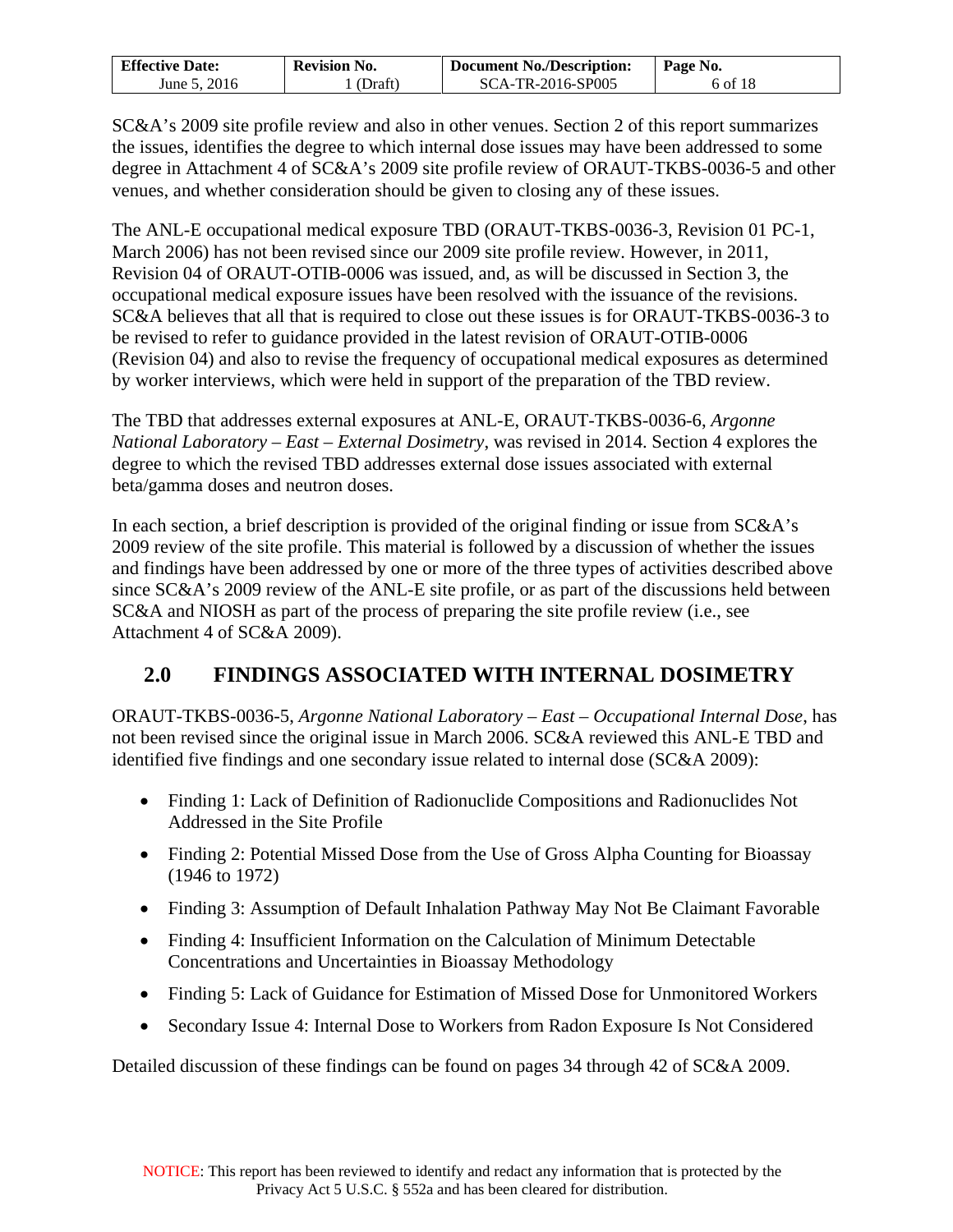| <b>Effective Date:</b> | <b>Revision No.</b> | Document No./Description: | Page No. |
|------------------------|---------------------|---------------------------|----------|
| June 5, 2016           | (Draft)             | SCA-TR-2016-SP005         | of $18$  |

Attachment 4 of SC&A's 2009 site profile review of ORAUT-TKBS-0036 summarizes SC&A's discussions with NIOSH about the findings; these are applicable to this review of the internal dose TBD. At the time of the preparation of our review of ORAUT-TKBS-0036, these types of discussions were held as part of the site profile review process to help clarify our understanding of the TBD. Based on this material, SC&A is able to recommend closing certain findings. However, some of the discussions below expand upon and help clarify findings that we believe still need to be addressed by NIOSH.

## <span id="page-6-0"></span>**2.1 ATTACHMENT 4 OF THE 2009 SC&A REVIEW OF ORAUT-TKBS-0036-5, REVISION 00**

Though NIOSH has not issued any revisions to the site profile or material that might be useful in closing these five findings, Attachment 4 of SC&A's 2009 site profile review (pages 96–99) provides NIOSH's discussion of eight "key questions" raised by SC&A pertaining to the occupational internal dose TBD (ORAUT-TKBS-0036-5); those key questions are itemized in Attachment 3 of the 2009 review (pages 88–89). These key questions can be summarized as follows:

- Item 1. Lack of adequate source terms including potential ingestion
- Item 2. Use of early nonspecific radionuclide gross alpha counting
- Item 3. Default assumptions are needed for differentiating beta emitters
- Item 4. Information needed on handling exposure to radon, actinon, and thoron
- Item 5. Direction needed for exotic nuclides
- Item 6. Insufficient uncertainty information
- Item 7. Insufficient minimum detectable activity
- Item 8. Guidance for missed dose when bioassays unavailable

The Attachment 4 discussions of these key questions are helpful in further refining the issues that still require investigation. There are also concerns that we believe can be closed as a result of these discussions.

At this time, no official record of resolutions has been documented. However, it appears that Item 6 (uncertainty) and Item 8 (unmonitored workers) have been resolved in Attachment 4; the remaining original key questions are still applicable.

# <span id="page-6-1"></span>**3.0 FINDINGS ASSOCIATED WITH OCCUPATIONAL MEDICAL EXPOSURES**

SC&A's 2009 review included a review of the occupational medical dose guidance in ORAUT-TKBS-0036-3, Revision 01 PC-1, *Argonne National Laboratories – East – Occupational Medical Dose*. SC&A had three findings and two secondary issues pertaining to occupational medical dose. Some of these can be closed, some will require additional discussion, and others have effectively been resolved with the issuance of Revision 04 to ORAUT-OTIB-0006 in 2011.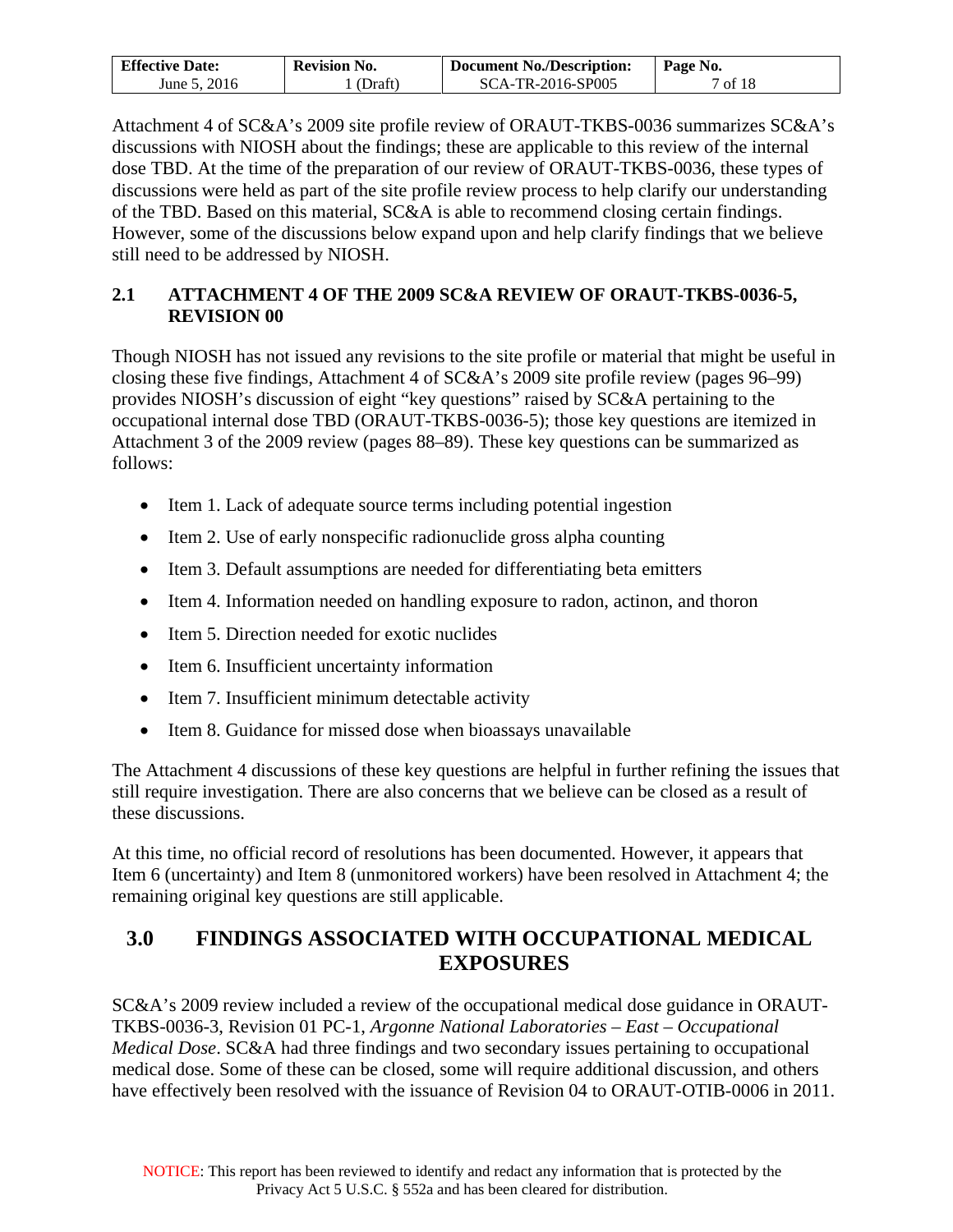| <b>Effective Date:</b> | <b>Revision No.</b> | <b>Document No./Description:</b> | Page No. |
|------------------------|---------------------|----------------------------------|----------|
| June 5, 2016           | (Draft)             | SCA-TR-2016-SP005                | 8 of 18  |

There is discussion throughout ORAUT-TKBS-0036-3 about the limited occupational medical information available to NIOSH and Oak Ridge Associated Universities (ORAU) when they developed this TBD. In addition, at the time of the preparation of SC&A's review of the TBD in 2009, SC&A interviewed site experts and also held discussions with NIOSH about some of the questions and concerns we had with the TBD. Our 2009 site profile review of ORAUT-TKBS-0036 includes Attachment 4 that summarizes this material. As discussed below, some of the material in this attachment fully addresses many of our issues. As a result, SC&A recommends that these issues can be considered in abeyance until such time that NIOSH revises ORAUT-TKBS-0036-3.

There appears to be sufficient site-specific occupational medical information from 1988 to the present. Since there is limited information about the X-ray screening program at ANL-E prior to 1988, NIOSH recommends that dose reconstructors use the guidance in ORAUT-OTIB-0006. The occupational medical dose TBD (ORAUT-TKBS-0036-3) was published in 2006 and references the 2005 Revision 03 of ORAUT-OTIB-0006. Revision 04 of ORAUT-OTIB-0006 was published in 2011 and constitutes a total rewrite of the document. Although ORAUT-TKBS-0036-3 has not been revised, the dose reconstruction guidelines rely heavily on the information in ORAUT-OTIB-0006, Revision 03. It should be noted that SC&A has already reviewed and approved both Revision 03 and Revision 04 of ORAUT-OTIB-0006 and all findings pertaining to those reviews have been closed (SC&A 2007). The implications with respect to ORAUT-TKBS-0036-3 are that there is a need for NIOSH to incorporate into this TBD material that has been provided in the attachments to our 2009 site profile review and replace the material in the TBD that makes use of a dated version of OTIB-0006 (Revision 03, 2005) with reference to the current (2011) Revision 04 of ORAUT-OTIB-0006. In addition, there are certain findings and issues in our 2009 site profile review that can be closed due to the issuance of the 2011 version of ORAUT-OTIB-0006, but there are also some issues and findings that need to be discussed with the work group, but which we believe can be readily resolved.

SC&A compared the doses in ORAUT-TKBS-0036-3 to the recommended doses in Revision 04 of ORAUT-OTIB-0006 and found that the conventional X-ray doses have not changed, but there are changes to the recommended photofluorography (PFG) and lumbar spine doses. Therefore, the occupational medical dose TBD needs to be revised in order to incorporate the changes made in Revision 04 of ORAUT-OTIB-0006. Those changes in dose assignments are presented in Tables 1 and 2.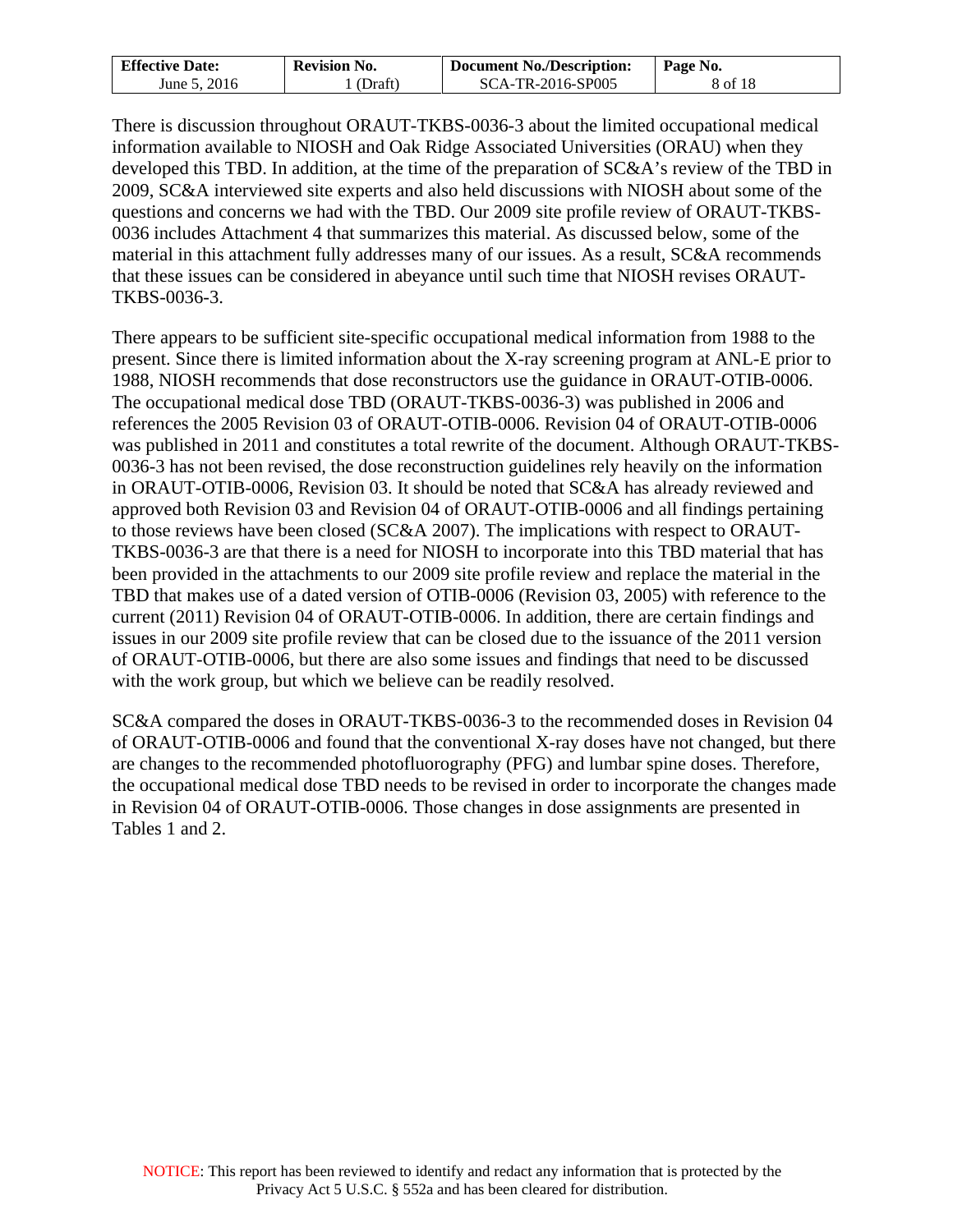| <b>Effective Date:</b> | <b>Revision No.</b> | <b>Document No./Description:</b> | Page No. |
|------------------------|---------------------|----------------------------------|----------|
| June 5, 2016           | (Draft)             | SCA-TR-2016-SP005                | 9 of 18  |

⅂

| Organ                     | <b>TBD 2006 (Table 3-5)</b><br>1946–1956 (rem) | <b>ORAUT-OTIB-0006</b><br>(2011)<br>Table A-7 through 1970<br>(rem) |
|---------------------------|------------------------------------------------|---------------------------------------------------------------------|
| Thyroid                   | $5.22E-1$                                      | 3.94E-1                                                             |
| Eye/brain                 | $9.60E-2$                                      | $7.25E-2$                                                           |
| Liver/gall bladder/spleen | 1.35E0                                         | 1.02E0                                                              |
| Lungs (male)              | 1.26E0                                         | 9.50E-1                                                             |
| Lungs (female)            | 1.35E0                                         | 1.02E0                                                              |
| Thymus                    | 1.35E0                                         | 1.02E0                                                              |
| Esophagus                 | 1.35E0                                         | 1.02E0                                                              |
| Stomach                   | 1.35E0                                         | 1.02E0                                                              |
| Bone surfaces             | 1.35E0                                         | 1.02E0                                                              |
| Remainder                 | 1.35E0                                         | 1.02E0                                                              |
| Female breast             | 1.47E-1                                        | $1.11E-1$                                                           |
| Bone marrow (male)        | $2.76E-1$                                      | $2.09E-1$                                                           |
| Bone marrow (female)      | 2.58E-1                                        | 1.95E-1                                                             |
| Skin                      | 4.05E0                                         | 3.06E0                                                              |

## **Table 1. Comparison of Occupational Medical Doses from PFGs**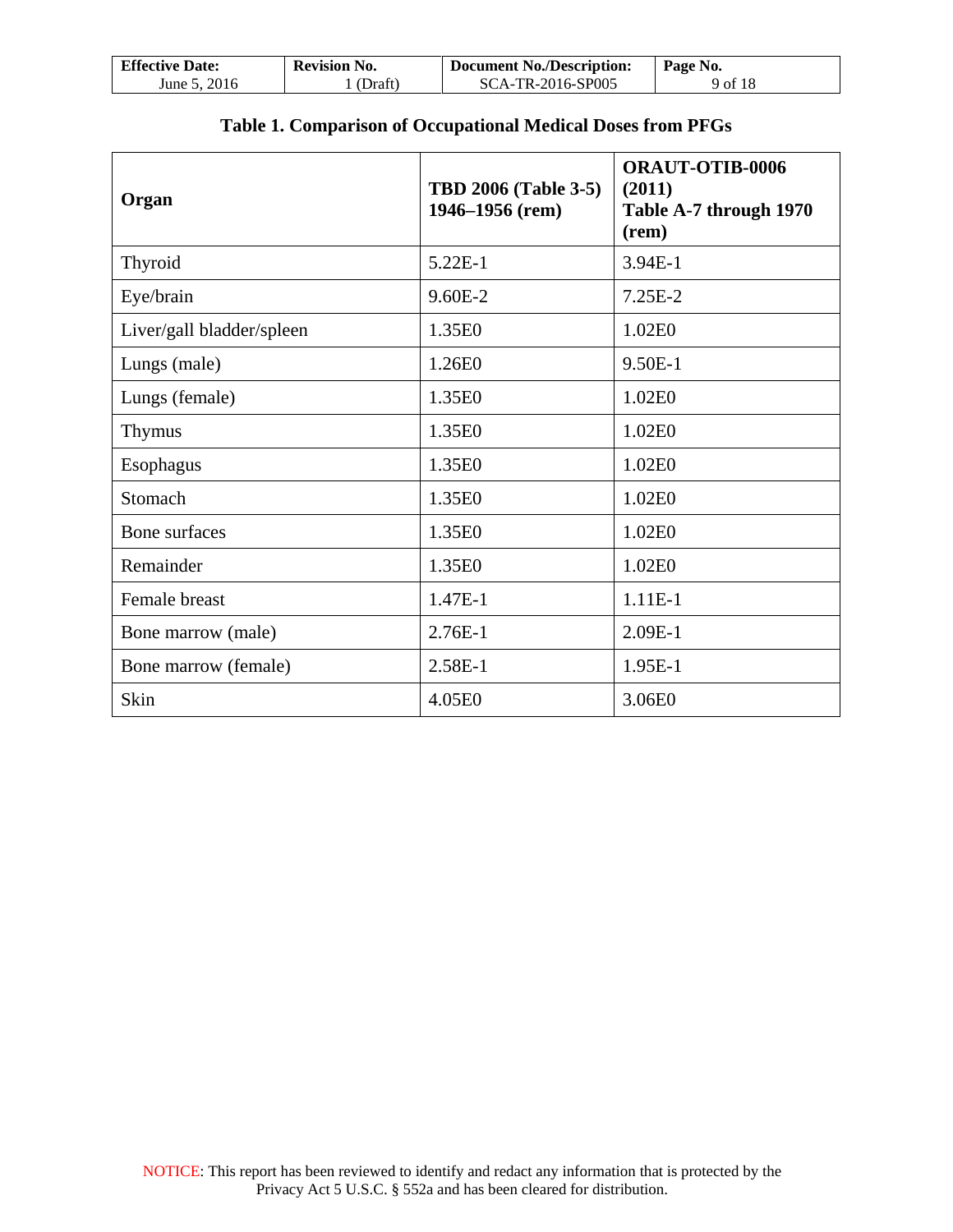| <b>Effective Date:</b> | <b>Revision No.</b> | <b>Document No./Description:</b> | Page No. |
|------------------------|---------------------|----------------------------------|----------|
| June 5, 2016           | (Draft)             | SCA-TR-2016-SP005                | 10 of 18 |

| Organ                        | <b>TBD 2006 (Table 3-5)</b><br>1946-1956 (rem) |             | <b>ORAUT-OTIB-0006 (2011)</b> | Table A-10 through 1970 (rem) |
|------------------------------|------------------------------------------------|-------------|-------------------------------|-------------------------------|
|                              | AP                                             | <b>LAT</b>  | AP                            | <b>LAT</b>                    |
| Thyroid                      | 8.00E-4                                        | 1.00E-4     | 2.88E-4                       | 3.79E-5                       |
| Eye/brain                    | 8.00E-4                                        | 1.00E-4     | 2.88E-4                       | 3.79E-5                       |
| Ovaries                      | 1.12E0                                         | 1.52E0      | 5.60E-1                       | 7.10E-1                       |
| Liver/gall<br>bladder/spleen | 2.48E-1                                        | $1.00E-1$   | 2.30E-1                       | 1.17E-1                       |
| Urinary bladder              | 1.12E0                                         | 1.52E0      | 2.30E-1                       | $1.17E-1$                     |
| Colon/rectum                 | 1.12E0                                         | 1.52E0      | 2.30E-1                       | 1.17E-1                       |
| <b>Testes</b>                | 5.40E-2                                        | $1.12E + 1$ | 2.70E-2                       | 5.60E-2                       |
| Lungs (male)                 | $2.48E-1*$                                     | $1.00E-1*$  | 8.93E-2                       | 3.79E-2                       |
| Lungs (female)               |                                                |             | 8.93E-2                       | 3.79E-2                       |
| <b>Thymus</b>                | 2.48E-1                                        | $1.00E-1$   | 8.93E-2                       | 3.79E-2                       |
| Esophagus                    | 2.48E-1                                        | $1.00E-1$   | 8.93E-2                       | 3.79E-2                       |
| Stomach                      | 2.48E-1                                        | $1.00E-1$   | 2.30E-1                       | 1.17E-1                       |
| Bone surfaces                | 2.48E-1                                        | $1.00E-1$   | 2.30E-1                       | $1.17E-1$                     |
| Remainder                    | 2.48E-1                                        | $1.00E-1$   | 2.30E-1                       | 1.17E-1                       |
| Female breast                | 7.20E-2                                        | 9.50E-2     | 4.78E-3                       | 7.58E-3                       |
| Uterus                       | 8.68E0                                         | $2.00E-1$   | $3.12E-1$                     | 7.58E-1                       |
| Bone marrow (male)           | $9.60E-2*$                                     | $1.50E-1*$  | 3.46E-2                       | 5.69E-2                       |
| Bone marrow<br>(female)      |                                                |             | 3.46E-2                       | 5.69E-2                       |
| Skin                         | 5.28E0                                         | $1.32E + 1$ | 1.90E0                        | 5.00E0                        |

|  |  | Table 2. Comparison of Occupational Medical Doses to the Lumbar Spine |  |
|--|--|-----------------------------------------------------------------------|--|
|  |  |                                                                       |  |

\*Gender not specified in this document.

SC&A and the Advisory Board conducted interviews with ANL-E site experts and employees in Argonne, Illinois, on February 25–28, 2008. The information gathered from the interviews is summarized in Attachment 2 of SC&A 2009 and covers facility activities and health physics programs up to 1953. The information gathered from these interviews helped SC&A identify the concerns regarding occupational medical dose raised in the 2009 site profile review.

SC&A is revisiting the findings from the ANL-E site profile review (SC&A 2009) in order to determine if the changes made in Revision 04 of ORAUT-OTIB-0006 have any effect on the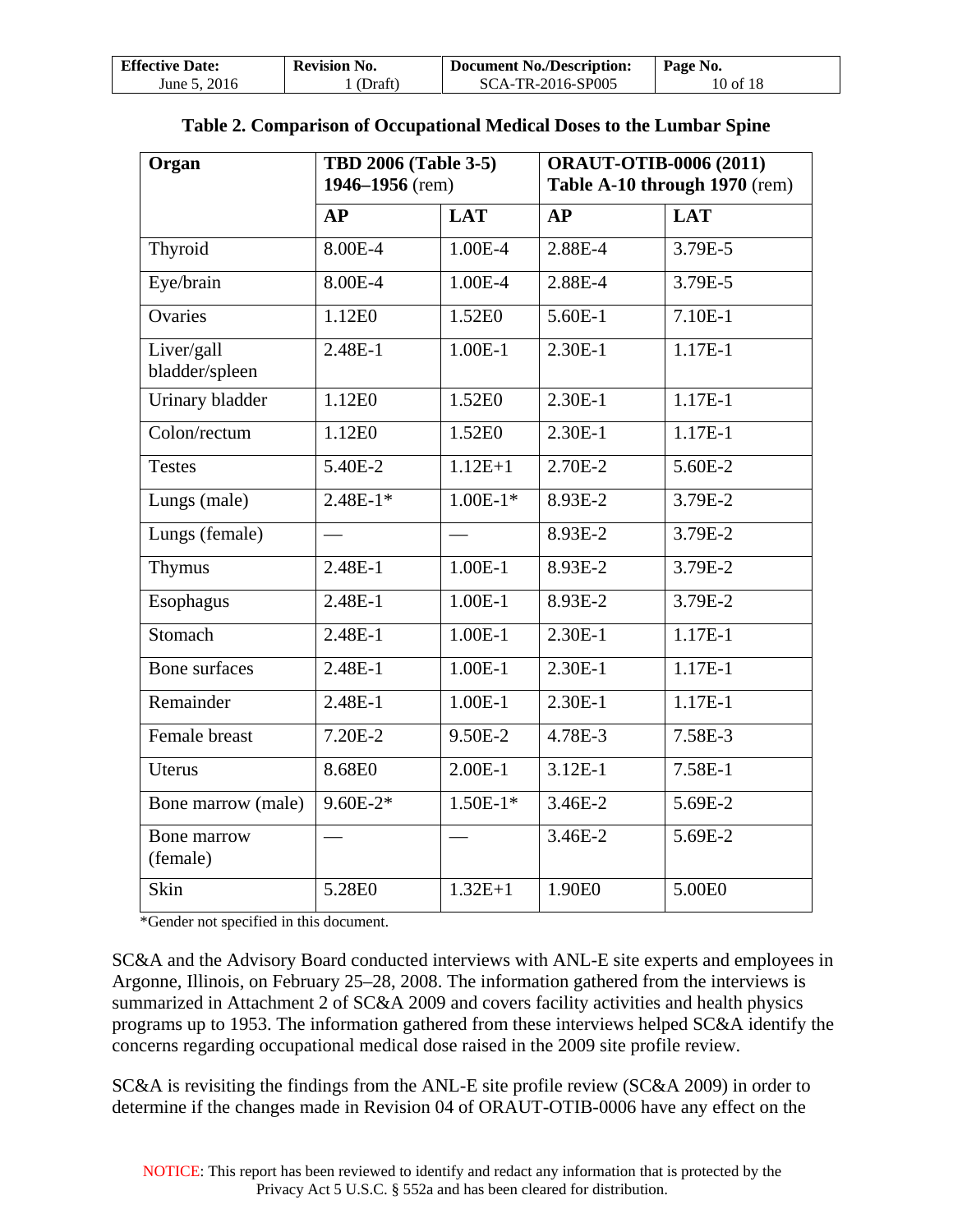| <b>Effective Date:</b> | <b>Revision No.</b> | <b>Document No./Description:</b> | Page No. |
|------------------------|---------------------|----------------------------------|----------|
| June 5, 2016           | (Draft)             | SCA-TR-2016-SP005                | 11 of 18 |

resolution of the findings. The following are the original findings and issues provided in SC&A's 2009 review of the ANL-E site profile:

- Finding 6: Failure to Adequately Define and Assess Occupational Medical Exposures in the Pre-1988 Years and Potentially Missed Special Employment Exams
- Finding 7: The Lack of Techniques and Protocols for Medical Examinations Prior to 1988 Increases the Uncertainty of DCFs Listed in ORAUT-TKBS-0036-3
- Finding 8: Frequencies and Types of X-ray Exposures Are Uncertain
- Secondary Issue 2: Other Potential Medical Exposures Have Not Been Identified
- Secondary Issue 3: Additional Factors Contribute to Medical Dose Uncertainties

In revisiting these findings and issues, we found a degree of overlap among the findings and elected to reorganize them in a way that helps to facilitate our discussion and resolution of these matters. For clarification, we have condensed the findings and issues into six topics.

- 1. Special screening exams
- 2. Frequency of exams
- 3. X-ray equipment used prior to 1988 (includes issues pertaining to beam quality, calibration, protocols, and techniques used to calculate doses)
- 4. Use of PFGs
- 5. Uncertainty
- 6. Use of other medical equipment that could add to radiation dose to workers

## <span id="page-10-0"></span>**3.1 SPECIAL SCREENING EXAMS**

Both NIOSH and SC&A indicated that ORAUT-OTIB-0006 (Revision 03) recommends that special screening exams, such as for respiratory protection, beryllium workers, asbestos workers, etc., are included in the dose reconstruction prior to 1988. ORAUT-TKBS-0036-3 simply needs to be updated to include and document these changes.

## <span id="page-10-1"></span>**3.2 FREQUENCY OF EXAMS**

ORAUT-TKBS-0036-3 states that X-ray exams were limited after 1980, and that dose reconstructors should only assign occupational medical dose every 4 years after this time. SC&A included the issue of exam frequency in its findings following discussion with ANL-E workers and site experts. As indicated in Attachment 2 of our site profile review (SC&A 2009), site experts stated that annual physicals were required at ANL-E, and that these included X-rays which were performed on site. Annual X-rays were performed from 1950 through the 1990s. Beginning in the 1990s, workers had X-ray exams as part of their physicals every 2 years. **The issue of exam frequency was raised in Finding 6 and Finding 8, and SC&A recommends that these findings remain open for discussion.**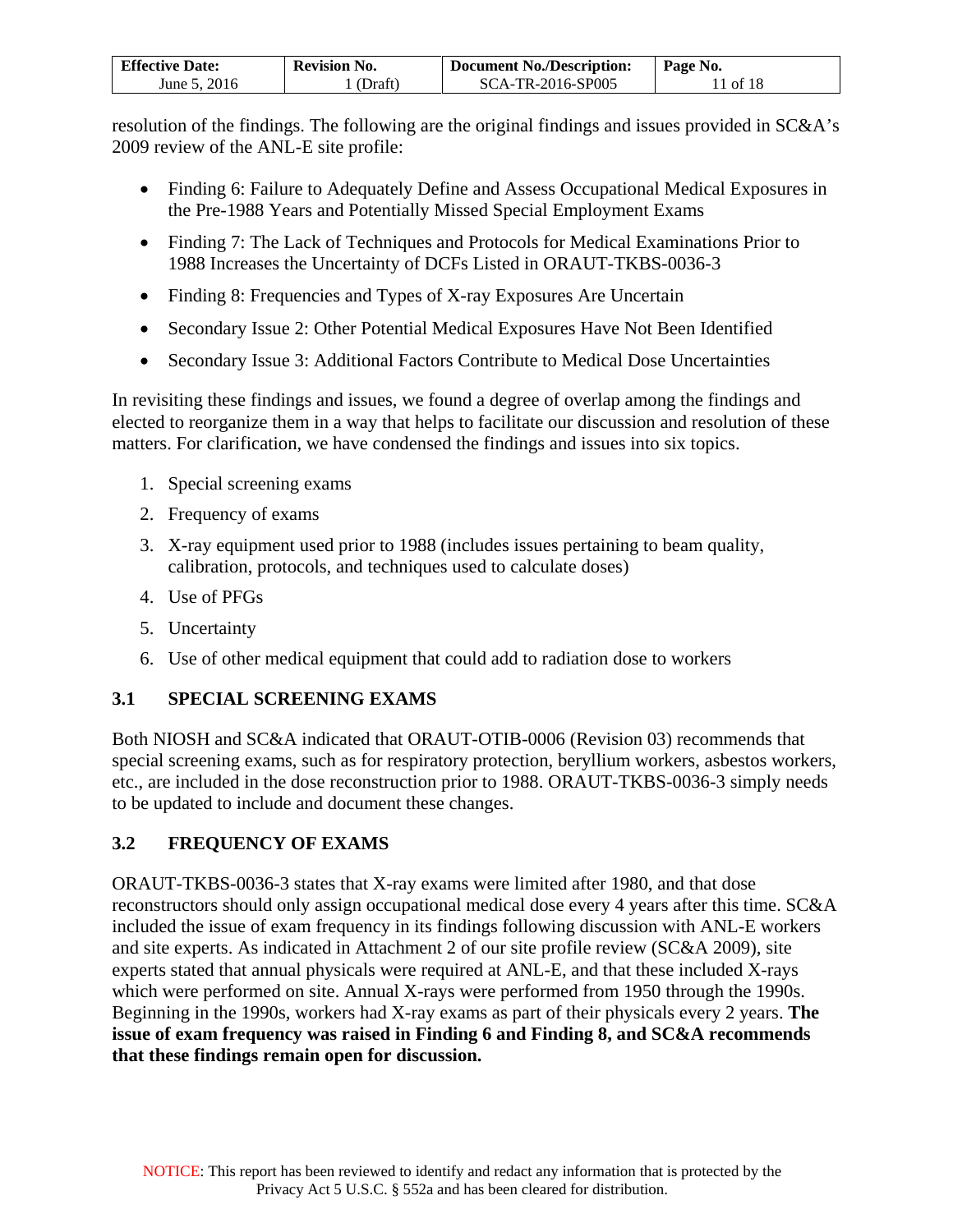| <b>Effective Date:</b> | <b>Revision No.</b> | <b>Document No./Description:</b> | Page No. |
|------------------------|---------------------|----------------------------------|----------|
| June 5, 2016           | (Draft)             | SCA-TR-2016-SP005                | 12 of 18 |

## <span id="page-11-0"></span>**3.3 X-RAY EQUIPMENT**

In Finding 7 and Secondary Issues 3 and 4, SC&A was concerned with the lack of knowledge of the type of X-ray equipment used at ANL-E prior to 1988, along with the beam quality, calibration, protocols, and techniques used for dose calculations. Since ORAUT-TKBS-0036-3 references ORAUT-OTIB-0006, Revision 03 for this information, and SC&A has reviewed and approved this document, including the information pertaining to equipment, the doses derived from these assumptions are claimant favorable. **Therefore, SC&A recommends closing Finding 7.**

## <span id="page-11-1"></span>**3.4 USE OF PFGS**

As was previously mentioned, some of the PFG doses have changed from Revision 03 to Revision 04 of ORAUT-OTIB-0006; therefore, ORAUT-TKBS-0036-3 needs to be updated. In ORAUT-TKBS-0036-3, NIOSH recommends assigning PFG doses for the years 1946 to 1956. SC&A suggested that dose assignment from PFGs should extend to 1958. At the time the site profile review was written, SC&A referenced Januska and Smith 1961, which suggests that the equipment used through December 1958 would be capable of photofluoroscopy. In Attachment 4 of SC&A's 2009 site profile review, SC&A and NIOSH both respond to this issue, but it is not part of a formal issues resolution process. Therefore, **the issue of PFGs is raised in Finding 8 and SC&A recommends that this finding remain open for discussion.**

## <span id="page-11-2"></span>**3.5 UNCERTAINTY**

As with the X-ray equipment, ORAUT-TKBS-0036-3 references ORAUT-OTIB-0006, Revision 03 for this information, and SC&A has reviewed and approved this document, including the information pertaining to assignment of uncertainty. Therefore, the doses derived from these assumptions are claimant favorable. **SC&A recommends closing of Secondary Issue 3.**

## <span id="page-11-3"></span>**3.6 USE OF OTHER MEDICAL EQUIPMENT**

In Secondary Issue 2, SC&A raises the issue that ANL-E workers could have been exposed to radiation from medical equipment other than X-rays. During the worker interviews summarized in Attachment 3 of SC&A 2009, it seems clear that this was not a possibility. Attachment 3 states: "*There are no teletherapy units or radiation generating devices in the medical department except the x-ray units. There has been no administration of radioactive material for diagnostic or therapeutic reasons*." **Therefore, SC&A recommends closing Secondary Issue 2.**

# **4.0 FINDINGS ASSOCIATED WITH EXTERNAL DOSE**

<span id="page-11-4"></span>SC&A's 2009 review, which included a review of the external dose guidance in ORAUT-TKBS-0036-6, *Argonne National Laboratory – East – Occupational External Dosimetry*, Revision 00 (2006), had two findings and one secondary issue pertaining to external dose. As discussed below, these issues were left largely unaddressed in the revised ORAUT-TKBS-0036-6 (Revision 01).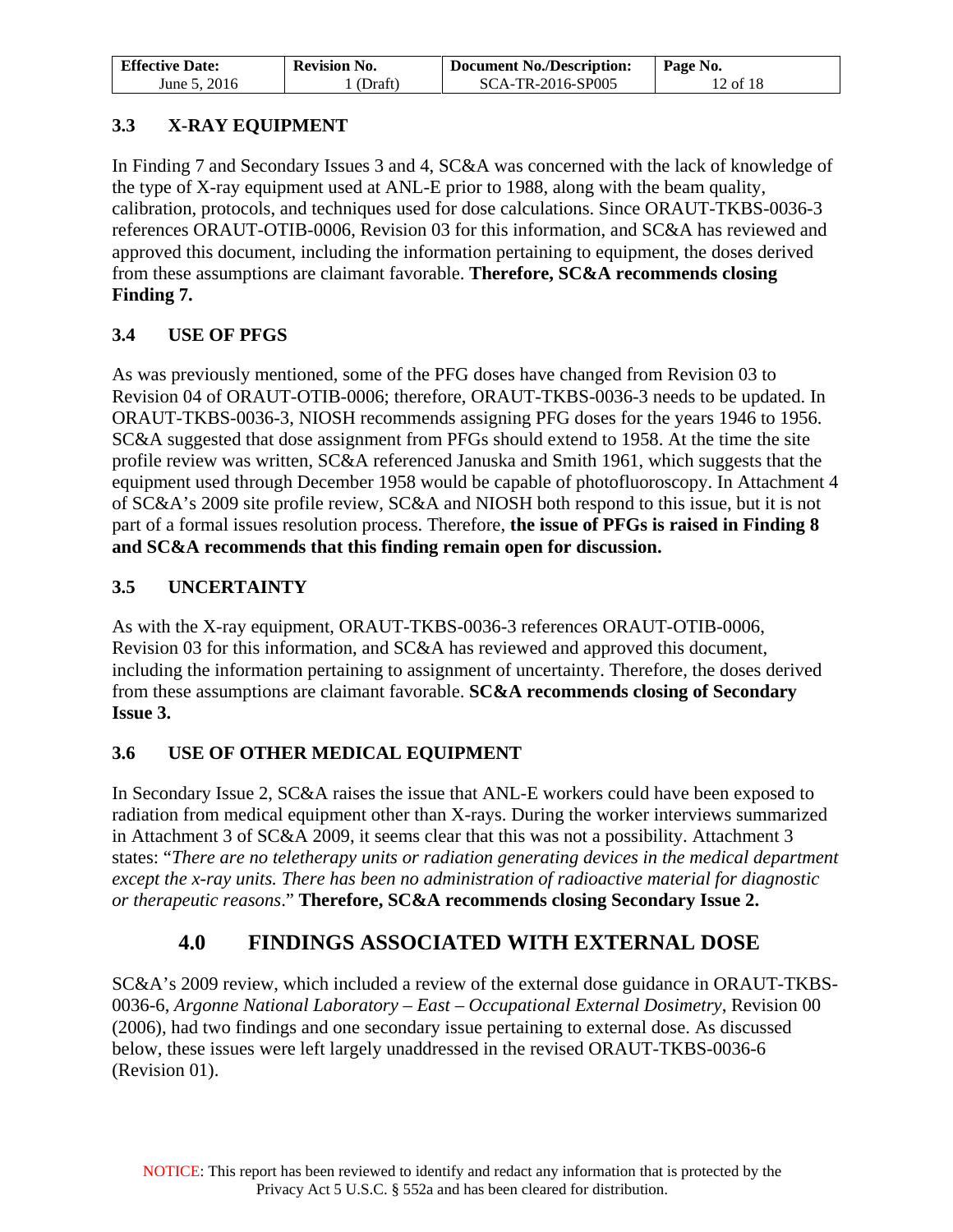| <b>Effective Date:</b> | <b>Revision No.</b> | <b>Document No./Description:</b> | Page No. |
|------------------------|---------------------|----------------------------------|----------|
| June 5, 2016           | (Draft)             | SCA-TR-2016-SP005                | 13 of 18 |

#### <span id="page-12-0"></span>**4.1 FINDING 9: UNCERTAINTY AND UNDOCUMENTED ASPECTS OF THE FILM DOSIMETRY NEED RE-EXAMINATION**

This issue has to do with the fact that the technology and/or service provider for the dosimetry program changed at least 12 times during the period that film emulsion was used as the betagamma detection medium. SC&A's concern with the approach in ORAUT-TKBS-0036-6, Revision 00 is that, while it is stated that the badges were similar to the badges used at Idaho National Laboratory and Argonne National Laboratory–West, no reference or documentation to support this conclusion is offered. The full description of Finding 9 is available in SC&A's 2009 site profile review on pages 18–19.

The revised external dose TBD, ORAUT-TKBS-0036-6, Revision 01, makes only minor revisions to the sections on film badge dosimetry. No part of the revision addresses the concerns raised in Finding 9. Furthermore, the revised external dose TBD makes no reference to the statement in Attachment 4 of SC&A's 2009 site profile review where NIOSH responded to SC&A's Key Question #7 concerning external doses (page 101). In that response, NIOSH agreed to consider simplifying the approach presented in ORAUT-TKBS-0036-6 for dose reconstructors, such as providing a table that lists applicable parameters broken down by time period for each dosimeter technology. Revision 01 of the TBD does not present dose reconstructors with unambiguous and technically supported guidance to reconstruct doses measured from historical film dosimetry. Further justification is needed to support the assumptions in the TBD guidance.

SC&A finds that a detailed review of the ANL-E workbook in comparison with the guidance presented in ORAUT-TKBS-0036-6 would help in the assessment of the degree to which the guidance provided in the revised TBD is scientifically sound and complete. A cursory review of the workbook indicates that additional review is warranted. In SC&A 2009, when the original TBD review was completed, the workbook for ANL-E did not contain the level of detail contained in the current version of the external dose TBD. Since this workbook is used in most, if not all, ANL-E cases, it is imperative that the method used in the workbook be technically sound and consistent with the TBD. **This cannot be confirmed without additional tasking to perform a detailed review of the workbook.**

#### <span id="page-12-1"></span>**4.2 FINDING 10: NEUTRON DOSIMETRY IS INADEQUATELY ADDRESSED**

At ANL-E, fast-neutron nuclear track emulsion, type A (NTA) film was introduced by 1953, and a thermal-neutron film program was introduced by either 1967 or 1971. NTA film was used for recorded neutron doses through 1988. SC&A has expressed concerns with the handling of neutron dosimetry by ORAUT-TKBS-0036-6, Revision 00 in the SC&A 2009 site profile review, and presently finds that ORAUT-TKBS-0036-6, Revision 01 does not address these issues. The major issues are as follows:

- 1. The TBD fails to provide guidance to the dose reconstructor for the period 1946–1953, during which it appears that neutron monitoring results are not available.
- 2. The correction factors presented in Table 6-16 of the TBD to account for the NTA film energy response limitations, and corresponding under-reporting of neutron dose, are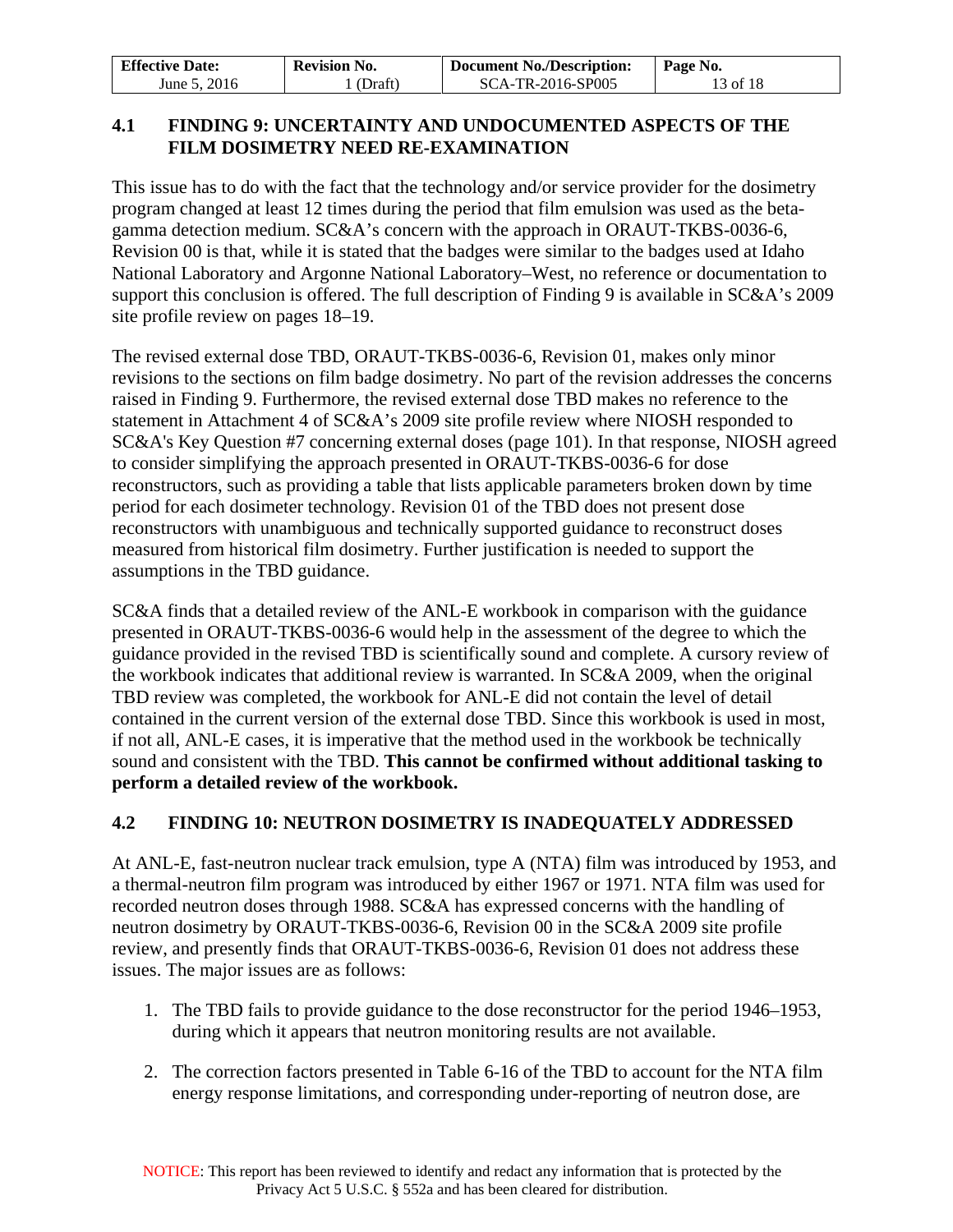| <b>Effective Date:</b> | <b>Revision No.</b> | <b>Document No./Description:</b> | Page No. |
|------------------------|---------------------|----------------------------------|----------|
| June 5, 2016           | (Draft)             | SCA-TR-2016-SP005                | 14 of 18 |

estimated "based on experience," with no other explanation given for these values. The correction factors in Table 6-16 range in value from 1.25 to 4.0; however, Section 6.7.3.2 of the TBD mentions a situation in which the correction factor would need to be approximately 20 or more to account for the under-response of NTA film.

- 3. NIOSH states in Section 6.7.4 of the TBD that no correction for angular dependence is needed; this requires more technically based explanation.
- 4. NIOSH states in Section 6.7.5.1 of the TBD that no adjustment factor for fading of NTA film is needed because they were exchanged on a monthly cycle at ANL-E; however, Mound Labs also had a monthly exchange cycle and fading was an issue there.

Details of Finding 10 are available in SC&A's 2009 site profile review, pages 19–20.

In addition to the above four issues, we also note that page 29 of ORAUT-TKBS-0036-6, Revision 01 explains that neutron spectra information from the 800 mega-electron volt proton beam at Los Alamos National Laboratory Meson Physics Facility can be used as a surrogate for the Zero-Gradient Synchrotron 12.5 giga-electron volt proton accelerator at ANL-E. **There is a need to assess whether the use of these surrogate data meets the Board's five surrogate data criteria**. This is a new finding that was not raised in SC&A's 2009 review of the site profile because, at the time, those surrogate data criteria had not yet been established.

ORAUT-TKBS-0036-6, Revision 01, includes only minor editorial revisions to the sections on neutron dosimetry, and the revisions do not address any of the issues discussed in Finding 10 of SC&A's 2009 site profile review. ORAUT-TKBS-0036-6, Revision 01 also does not consider the discussions between SC&A and NIOSH in Attachment 4 of the SC&A 2009 site profile review with regard to neutron dosimetry and dose reconstruction. Specifically, NIOSH's response to Question 2 (page 100) for the external dose TBD states that NIOSH will determine if information comparing rem meter measurements with neutron badge measurement was considered, and if "*the information could then also be used in any future TBD revisions*." Also, NIOSH's response to Question 4 (page 100) indicates that, for neutron doses prior to 1956, "*a feasible option would be to apply a neutron-to-photon dose ratio since the photon dose is available for all years of operation*." However, ORAUT-TKBS-0036-6, Revision 01 does not respond to either of these topics.

SC&A believes that a thorough review of the neutron dose correction factors in Table 6-16 of ORAUT-TKBS-0036-6, and other correction factors for NTA film, is warranted. SC&A previously conducted a review of NTA film correction factors for Mound in 2010 (SC&A 2010). This review involved the use of Monte Carlo N-Particle calculations to investigate the relationship between doses inferred from NTA films at Mound and the actual doses received by the worker due to external neutron radiation. SC&A believes ORAUT-TKBS-0036-6 would benefit from a similar detailed review of the NTA correction factors for ANL-E.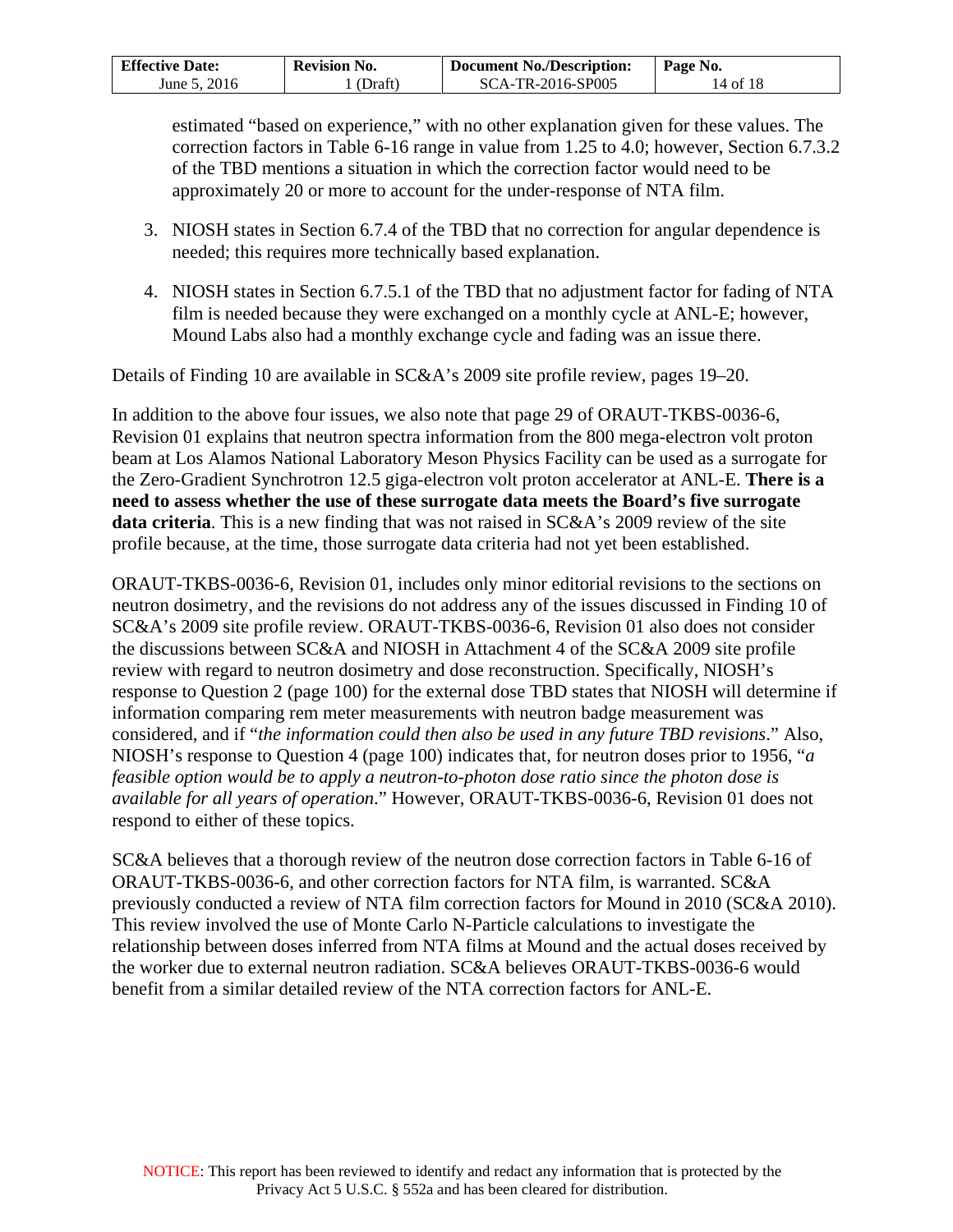| <b>Effective Date:</b> | <b>Revision No.</b> | <b>Document No./Description:</b> | Page No. |
|------------------------|---------------------|----------------------------------|----------|
| June 5, 2016           | (Draft)             | SCA-TR-2016-SP005                | 15 of 18 |

#### <span id="page-14-0"></span>**4.3 SECONDARY ISSUE 1: POTENTIAL MISSED DOSE FROM SKIN AND CLOTHING CONTAMINATION**

NIOSH has addressed this issue in a number of venues and has developed a protocol for assigning skin dose, not only for direct deposition on skin (as provided in ORAUT-OTIB-0017, Revision 01, *Interpretation of Dosimetry Data for Assignment of Shallow Dose*), but also for contaminated clothing. On this basis, we believe this issue can be readily resolved by a revision to ORAUT-TKBS-0036-6 for ANL-E that makes appropriate reference to this guidance for reconstructing beta exposure of skin from direct deposition and clothing contamination.

# **5.0 ENVIRONMENTAL DOSE FINDINGS**

<span id="page-14-1"></span>SC&A's 2009 site profile review, which included a review of the environmental dose guidance in ORAUT-TKBS-0036-4, *Argonne National Laboratory – East – Occupational Environmental Dose*, Revision 00, had two findings pertaining to environmental dose. As discussed below, these findings have not yet been addressed by NIOSH.

## <span id="page-14-2"></span>**5.1 FINDING 11: QUANTIFICATION OF EXTERNAL EXPOSURES TO UNMONITORED WORKERS OUTDOORS IS INADEQUATELY JUSTIFIED**

For time periods prior to 1972, there are virtually no data characterizing the external radiation fields outdoors. This finding has to do with remaining concerns SC&A has pertaining to the quality of data used to support the method used to estimate dose to outdoor unmonitored workers. Further description of this finding can be found on pages 47–49 of SC&A's 2009 review. **This finding still needs to be addressed in its entirety by NIOSH**.

### <span id="page-14-3"></span>**5.2 FINDING 12: OUTDOOR INHALATION EXPOSURES ASSOCIATED WITH WASTE DISPOSAL OPERATIONS IN AREA A AND FROM PARTICULATES RELEASED DURING ACCIDENTS ARE NOT ADEQUATELY ADDRESSED**

The site profile concludes that the potential for inhalation exposures to particulates outdoors in Site A up to 1954 was negligible. Our review reveals that NIOSH's conclusions about this matter are reasonable; however, some additional discussion is needed regarding the potential for shortterm, but possibly large, inhalation exposures associated with the waste disposal operations in Area A and whether exposures to particulates that might have been released during accidents could have contributed significantly to the outdoor inhalation dose. Additionally, some discussion is needed about the exposures that some workers may have experienced during accidents where large amounts of radionuclides might have been released to the atmosphere over short periods of time. Further description of this finding can be found on pages 49–50 of SC&A's 2009 site profile review. **This finding still needs to be addressed by NIOSH.**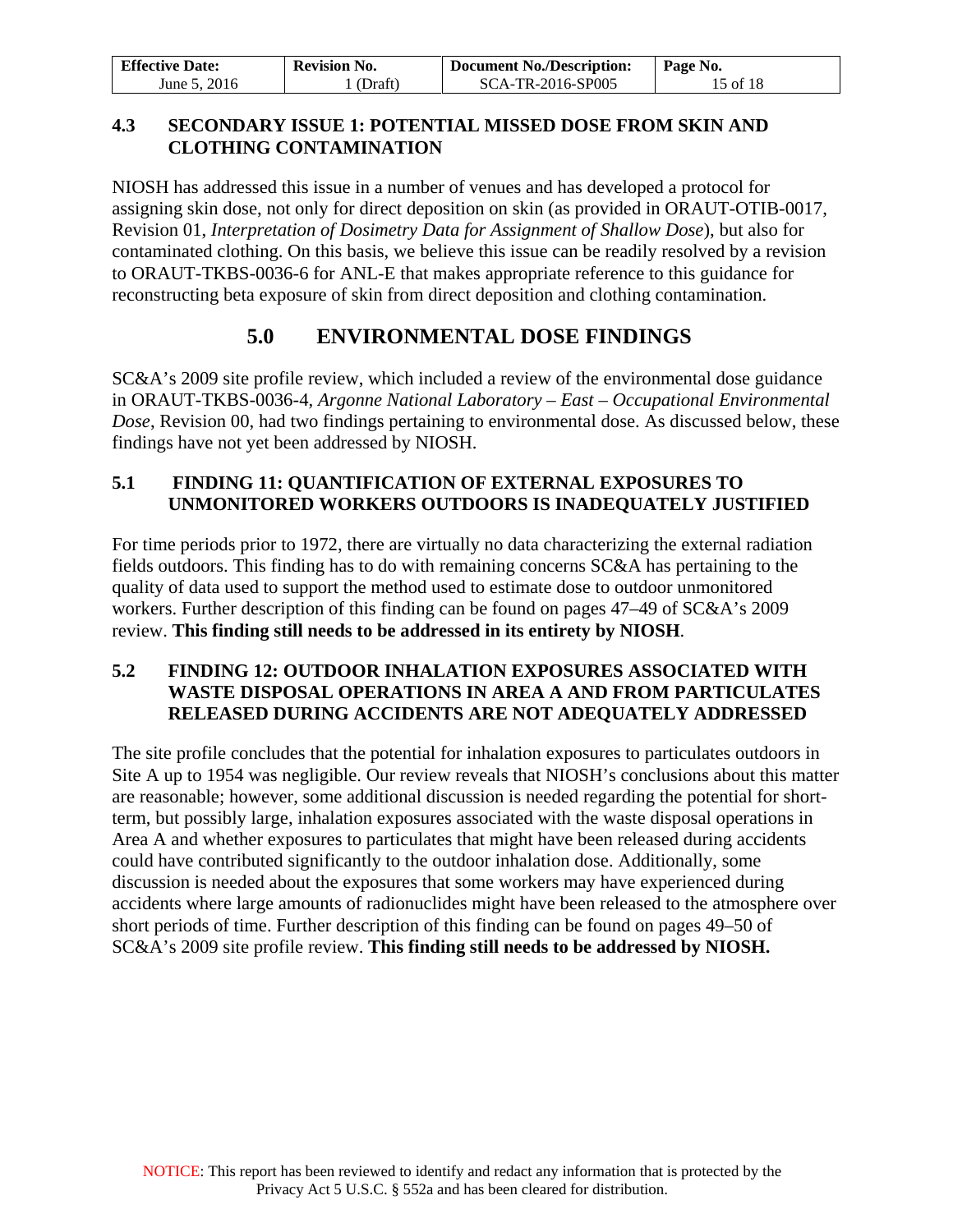| <b>Effective Date:</b> | <b>Revision No.</b> | <b>Document No./Description:</b> | Page No. |
|------------------------|---------------------|----------------------------------|----------|
| June 5, 2016           | (Draft)             | SCA-TR-2016-SP005                | 16 of 18 |

## **6.0 GENERAL SITE PROFILE FINDINGS**

<span id="page-15-0"></span>SC&A's 2009 review had one finding and three secondary issues pertaining to the broader site profile. These are addressed below.

#### <span id="page-15-1"></span>**6.1 FINDING 13: LACK OF CONSIDERATION OF OCCUPATIONAL RADIOLOGICAL EXPOSURE AT SITE A AND PLOT M**

The operations at Palos Park Site A and Plot M from 1943 through June 30, 1946, are not adequately considered in the ANL-E site profile. The site description TBD (ORAUT-TKBS-0036-2) provides some discussion of Site A and Plot M, but the scope is specifically defined as beginning on July 1, 1946. In the Attachment 4 NIOSH responses on page 91 of SC&A's 2009 site profile review, NIOSH indicates that these facilities are part of the Metallurgical Laboratory (Met Lab) and will be addressed outside of the ANL-E TBD. There is currently no Met Lab TBD; however, SC&A located an internal guidance document that instructs dose reconstructors how to perform a dose reconstruction at the site (NIOSH 2012). This guidance document makes no mention of Plot M and only a vague mention of Site A. SC&A confirmed that the Met Lab covered periods begin in 1942, earlier enough to cover Site A and Plot M; however, **SC&A recommends that this issue be transferred to the Board work group that oversees Met Lab so that this finding can be addressed in that forum.** 

#### <span id="page-15-2"></span>**6.2 SECONDARY ISSUE 6: HUMAN RADIATION EXPERIMENTS NOT ADDRESSED**

Human radiation experiments are not covered under the current TBD; SC&A's investigation revealed that current Energy Employee Occupational Illness Compensation Program Act of 2000 (EEOICPA) guidance does not clearly document if human medical experimentation involving radioactive materials qualifies as a covered exposure under EEOICPA. Because an answer was not immediately apparent, SC&A has raised the matter with the Advisory Board for its consideration. If exposure due to human radiation experiments should be included in the dose reconstruction, the TBD would benefit from inclusion of information related to these experiments. SC&A also has concerns if participation in experiments of that nature would be included in the energy employees' medical files; further research on this issue would be needed to determine if medical experiment participation is available and provided with employee medical files.

## <span id="page-15-3"></span>**6.3 REMAINING SECONDARY ISSUES**

The remaining secondary issues still need to be addressed by NIOSH:

- Secondary Issue 5: Lack of Treatment Provided to the Monitoring of Contractors, Transferees, and Visitors.
- Secondary Issue 7: Incidents and Accidents Need to Be Reexamined

Further information on these secondary issues can be found in SC&A's 2009 site profile review on pages 53–55.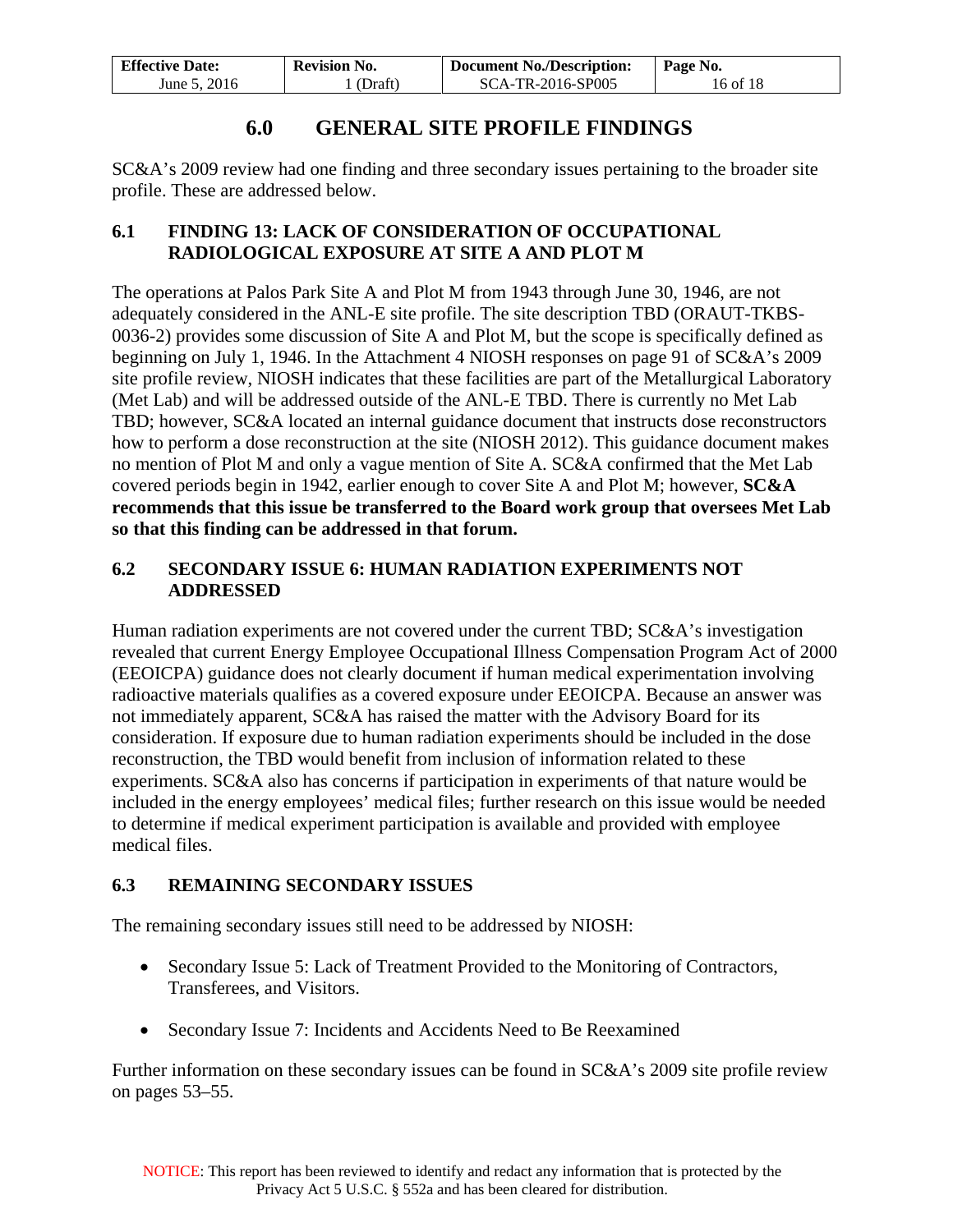| <b>Effective Date:</b> | <b>Revision No.</b> | Document No./Description: | Page No. |
|------------------------|---------------------|---------------------------|----------|
| June 5, 2016           | (Draft)             | SCA-TR-2016-SP005         | 17 of 18 |

## **7.0 REFERENCES**

<span id="page-16-0"></span>Januska and Smith 1961. A. G. Januska and W. H. Smith, *Radiological Survey of the Health Division Diagnostic X-ray Facility*, ANL-6367, Argonne National Laboratory, Argonne, Illinois. May 1961. [SRDB Ref. ID 76496]

ORAUT-OTIB-0006. 2005. *Technical Information Bulletin: Dose Reconstruction from Occupationally Related Diagnostic X-ray Procedures*, Revision 03, Oak Ridge Associated Universities Team, Cincinnati, Ohio. December 12, 2005.

ORAUT-OTIB-0006. 2011. *Dose Reconstruction from Occupational Medical X-Ray Procedures*, Revision 04, Oak Ridge Associated Universities Team, Cincinnati, Ohio. June 20, 2011.

ORAUT-OTIB-0017. 2005. *Interpretation of Dosimetry Data for Assignment of Shallow Dose,* Revision 01, Oak Ridge Associated Universities Team, Cincinnati, Ohio. October 11, 2005.

ORAUT-TKBS-0036-2. 2006. *Argonne National Laboratory – East – Site Description*, Revision 00 PC-1, Oak Ridge Associated Universities Team, Cincinnati, Ohio. July 24, 2006.

ORAUT-TKBS-0036-3. 2006. *Argonne National Laboratories – East – Occupational Medical Dose*, Revision 01 PC-1, Oak Ridge Associated Universities Team, Cincinnati, Ohio. March 27, 2006.

ORAUT-TKBS-0036-4. 2006. *Argonne National Laboratory – East – Occupational Environmental Dose*, Revision 00, Oak Ridge Associated Universities Team, Cincinnati, Ohio. February 9. 2006.

ORAUT-TKBS-0036-5. 2006. *Argonne National Laboratory – East – Occupational Internal Dose*, Oak Ridge Associated Universities Team, Cincinnati, Ohio. March 1, 2006.

ORAUT-TKBS-0036-6. 2006. *Argonne National Laboratory – East – Occupational External Dosimetry*, Revision 00, Oak Ridge Associated Universities Team, Cincinnati, Ohio. February 9, 2006.

ORAUT-TKBS-0036-6. 2014. *Argonne National Laboratory – East – External Dosimetry*, Revision 01, Oak Ridge Associated Universities Team, Cincinnati, Ohio. October 16, 2014.

SC&A 2007. *Review of NIOSH/ORAUT Procedures and Methods Used for Dose Reconstruction*, Revision 0, Contract No. 200-2004-03805, Task Order No. 3, SCA-TR-TASK3-0003. October 29, 2007

SC&A 2009. *Review of the NIOSH Site Profile for the Argonne National Laboratory-East*, Contract No. 200-2009-28555, Task Order No. 1, SCA-TR-TASK1-0023. March 11, 2009.

SC&A 2010. *Sensitivity of NTA Film to Neutron Sources at Mound Laboratory*, Revision 1, Contract No. 200-2009-28555, Task Order No. 1, Robert Anigstein and Dick Olsher. July 2010.